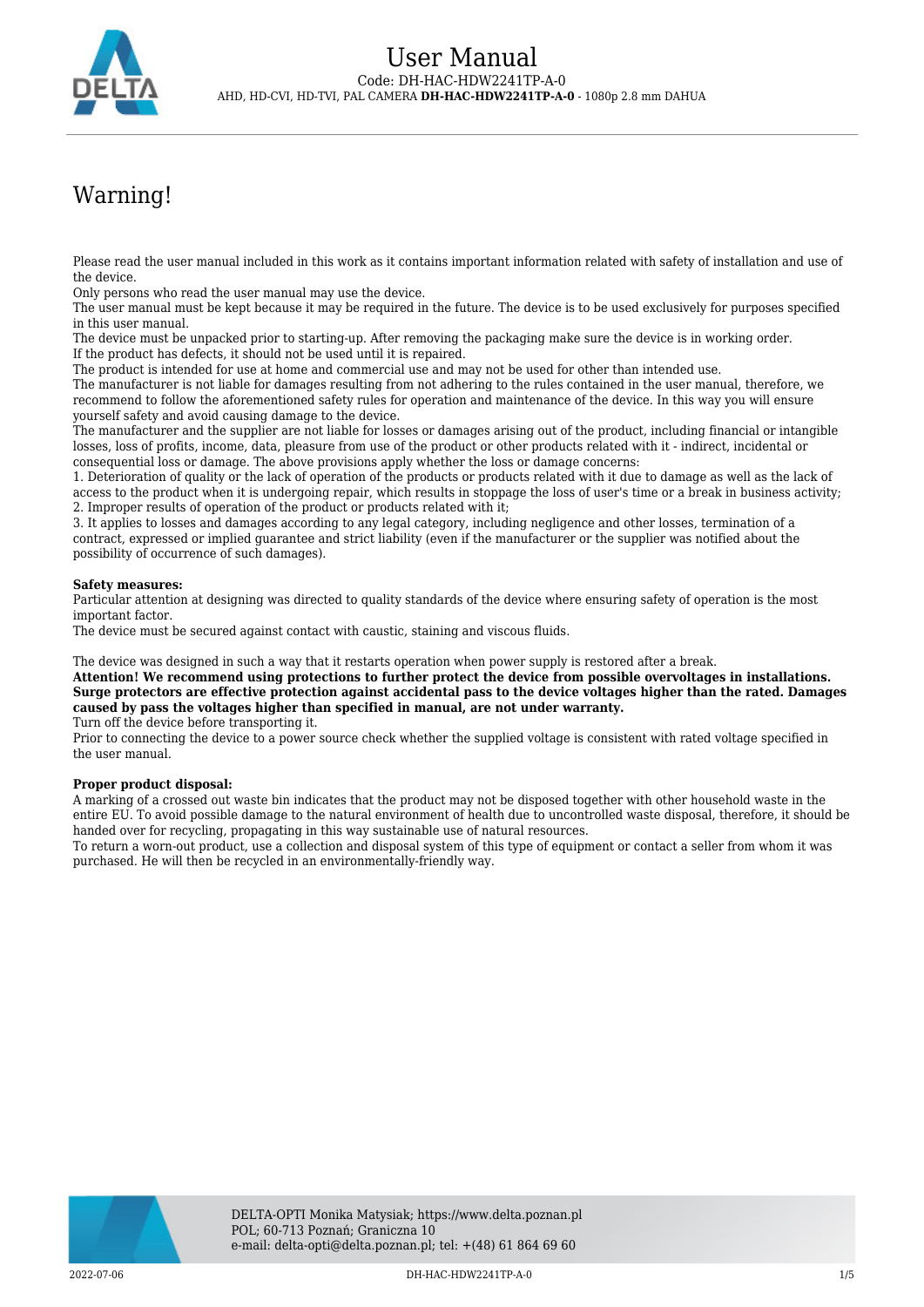

## User Manual Code: DH-HAC-HDW2241TP-A-0 AHD, HD-CVI, HD-TVI, PAL CAMERA **DH-HAC-HDW2241TP-A-0** - 1080p 2.8 mm DAHUA

Megapixel camera with 1/2.8" CMOS sensor and AHD / HD-CVI / HD-TVI / PAL. Thanks to the "Starlight" technology used, the camera only needs very low lighting to obtain a clear color image.

The AHD / HD-CVI / HD-TVI interface allows to transmission of analog video signal via coaxial cable in 1080p resolution. It enables the transmission of HD resolution images for even 500 m distance with keeping the low costs of the installation. During transmission there are no delays and is maintained the original, high quality image.

Attention! The camera is set by default in the HD-CVI standard. Standard changes are made using configuration switches.

In the case of video transmission using a twisted pair cable and matching transformers (balun), be aware of the possibility of signal reflections and interfering signals. Camera is according to IP67 Index of Protection norm.



| Standard:                        | HD-CVI, HD-TVI, AHD, PAL                                                          |
|----------------------------------|-----------------------------------------------------------------------------------|
| Sensor:                          | 1/2.8 " Progressive Scan CMOS                                                     |
| Matrix size:                     | $2.1$ Mpx                                                                         |
| Resolution:                      | $1920 \times 1080 - 1080p$ ,<br>1280 x 720 - 720p,<br>960 x 576 - 960H, PAL       |
| Range of IR illumination:        | 50 m                                                                              |
| IR illuminator power adjustment: | Automatic                                                                         |
| Lens:                            | $2.8\;\mathrm{mm}$                                                                |
| View angle:                      | • 110 ° (manufacturer data)<br>• 105 ° (our tests result)                         |
| IR illuminator support:          | ICR - Movable InfraRed filter                                                     |
| S/N ratio:                       | $> 65$ dB                                                                         |
| Video output:                    | HD-CVI / HD-TVI / AHD / PAL, 1 Vpp / 75 $\Omega$                                  |
| Audio:                           | • Microphone built-in - HD-CVI only,<br>• External microphone input - HD-CVI only |

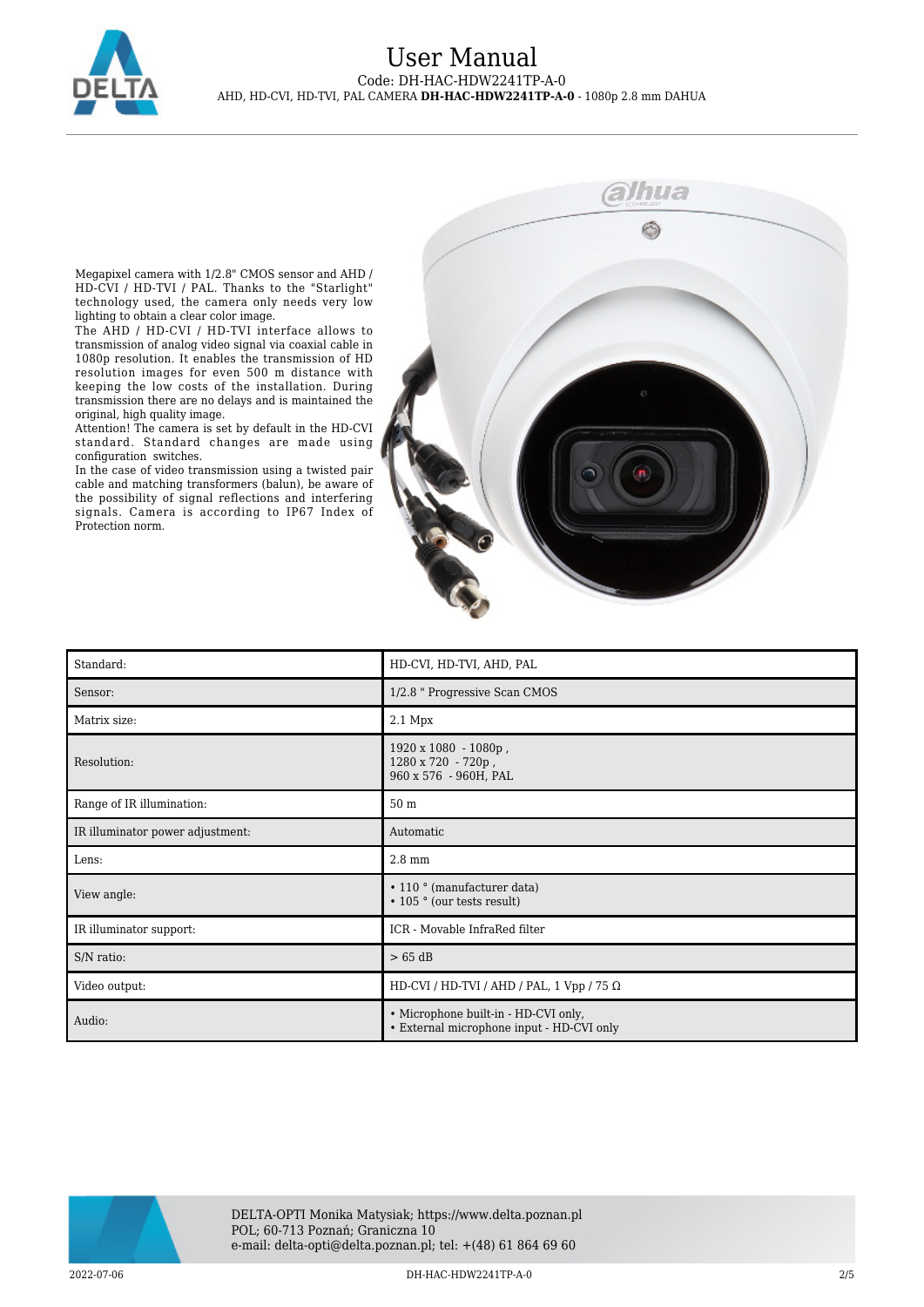

# User Manual Code: DH-HAC-HDW2241TP-A-0 AHD, HD-CVI, HD-TVI, PAL CAMERA **DH-HAC-HDW2241TP-A-0** - 1080p 2.8 mm DAHUA

| Main features:         | • WDR - 120 dB - Wide Dynamic Range<br>• 3D-DNR - Digital Noise Reduction<br>• BLC/HLC - Back Light / High Light Compensation<br>• ICR - Movable InfraRed filter<br>• Auto White Balance<br>• AGC - Automatic Gain Control<br>• Sharpness - sharper image outlines |
|------------------------|--------------------------------------------------------------------------------------------------------------------------------------------------------------------------------------------------------------------------------------------------------------------|
| OSD menu:              | OSD menu available via DAHUA recorder                                                                                                                                                                                                                              |
| Power supply:          | 12 V DC / 440 mA                                                                                                                                                                                                                                                   |
| Power consumption:     | $\leq$ 5.3 W                                                                                                                                                                                                                                                       |
| Housing:               | Dome, Aluminum                                                                                                                                                                                                                                                     |
| Color:                 | White                                                                                                                                                                                                                                                              |
| Vandal-proof:          |                                                                                                                                                                                                                                                                    |
| "Index of Protection": | <b>IP67</b>                                                                                                                                                                                                                                                        |
| Operation temp:        | $-40 °C  60 °C$                                                                                                                                                                                                                                                    |
| Weight:                | $0.5 \text{ kg}$                                                                                                                                                                                                                                                   |
| Dimensions:            | Ø 106 x 99 mm                                                                                                                                                                                                                                                      |
| Supported languages:   | Polish, English, French, Spanish, German, Portuguese, Russian, Italian                                                                                                                                                                                             |
| Manufacturer / Brand:  | <b>DAHUA</b>                                                                                                                                                                                                                                                       |
| Guarantee:             | 3 years                                                                                                                                                                                                                                                            |

Camera is out from clamping ring:



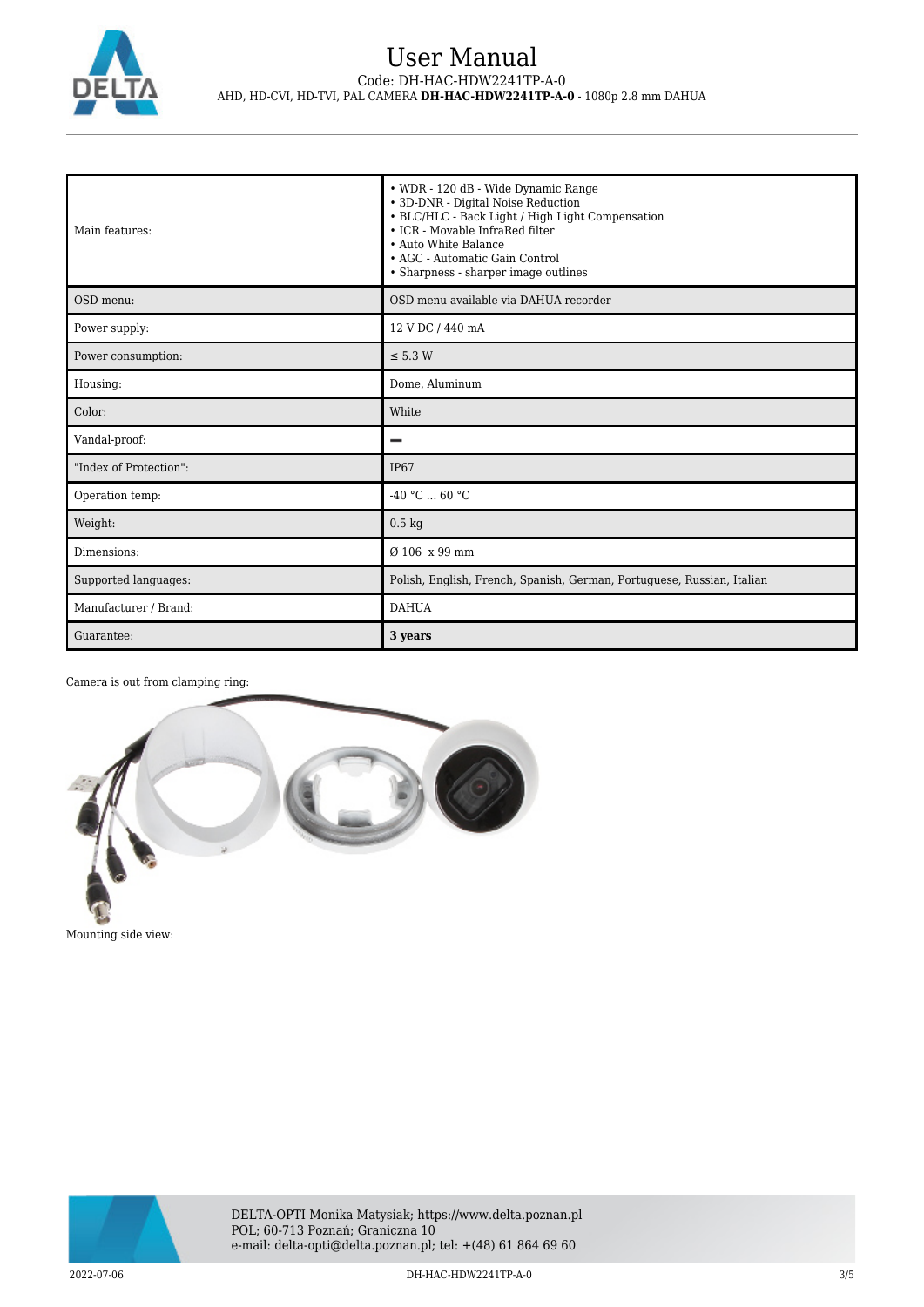

## User Manual Code: DH-HAC-HDW2241TP-A-0 AHD, HD-CVI, HD-TVI, PAL CAMERA **DH-HAC-HDW2241TP-A-0** - 1080p 2.8 mm DAHUA



Camera connectors:



Standard changes are made using configuration switches:



DELTA-OPTI Monika Matysiak; https://www.delta.poznan.pl POL; 60-713 Poznań; Graniczna 10 e-mail: delta-opti@delta.poznan.pl; tel: +(48) 61 864 69 60

2022-07-06 DH-HAC-HDW2241TP-A-0 4/5